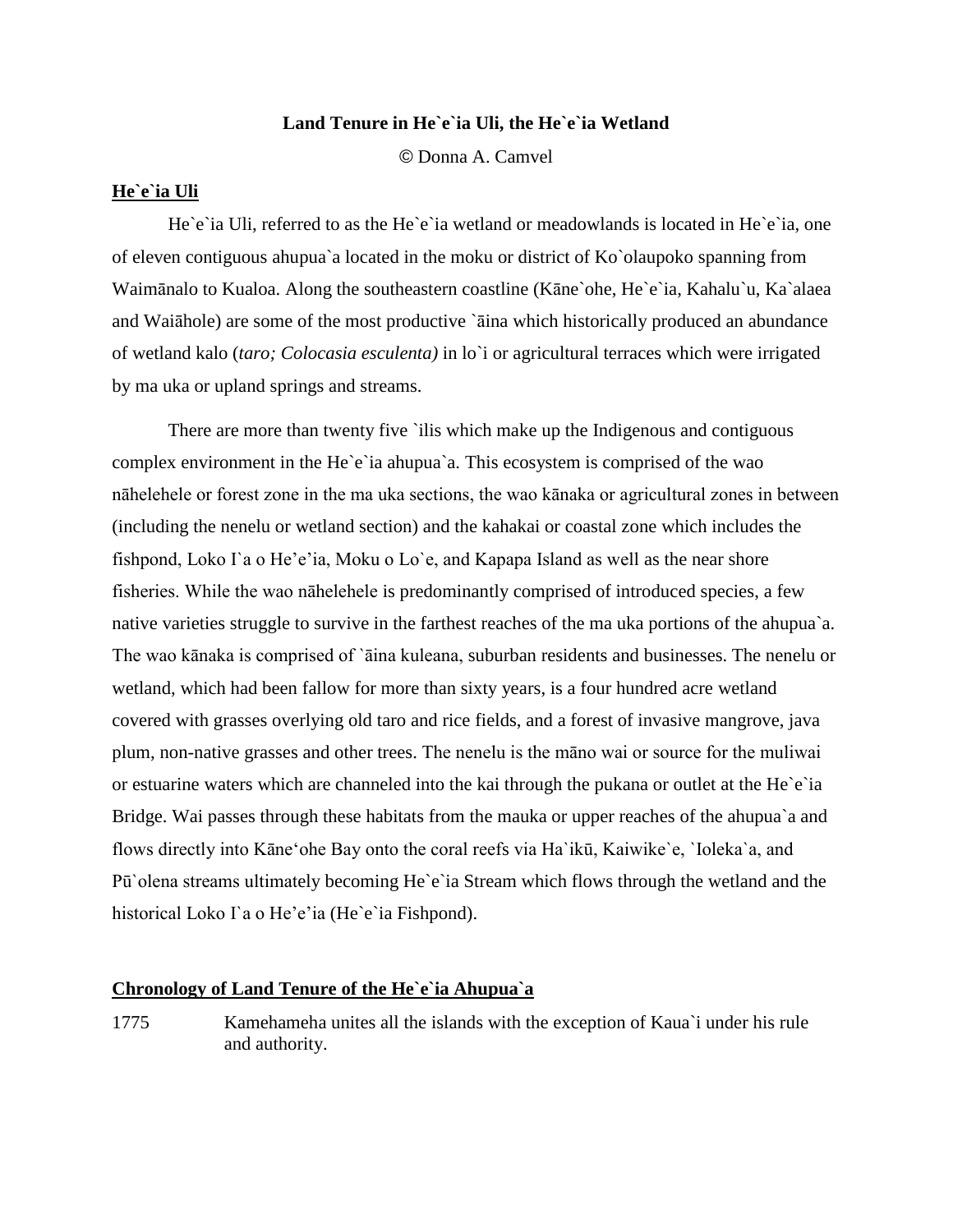| 1819      | Kamehameha I dies. Liholiho or Kamehameha II becomes the king and<br>Ka`ahumanu becomes Kuhina Nui or co-regent. Boki Kama`ule`ule becomes<br>Governor of O'ahu.                                                                                                              |
|-----------|-------------------------------------------------------------------------------------------------------------------------------------------------------------------------------------------------------------------------------------------------------------------------------|
| 1824      | Kamehameha II and his wife die from measles on a visit to Great Britain.                                                                                                                                                                                                      |
| 1825      | Boki appoints Kaniani/Keanini as district chief of Ko`olaupoko.                                                                                                                                                                                                               |
| 1825      | Kamehameha III becomes king with Ka'ahumanu serving as regent. Boki is kahu<br>to KIII.                                                                                                                                                                                       |
| 1829      | Boki leaves for New Hebrides and disappears; his wife, Liliha becomes<br>Governess of O'ahu and appoints Kaiakoili as the konohiki for the Ko'olaupoko<br>district.                                                                                                           |
| 1831      | Liliha is deposed after planning a rebellion against Queen Regent Ka`ahumanu.                                                                                                                                                                                                 |
| 1848      | Mahele land division. Paki receives the ahupua'a of He'e'ia with the<br>exception of the Ili of Ioleka'a. Abner Paki receives 3,737 acres of land, Victoria<br>Kamamalu receives 140 acres, the Catholic Mission receives 216.50 acres and<br>Makekehau receives 14.65 acres. |
| 1850      | Pākī lease 2000 acres of He'e'ia to George Lathrop for 50 years.                                                                                                                                                                                                              |
| 1854      | Kamehameha III dies.                                                                                                                                                                                                                                                          |
| 1855      | Kamehameha IV becomes King and Abenera Paki dies and his widow dowager<br>Konia, receives 3,737 acres of He'e'ia among other lands.                                                                                                                                           |
| 1856      | Pauahi signs an agreement to lease portions of the ahupua'a to 97 individuals.                                                                                                                                                                                                |
| 1857      | Konia dies and Bernice Pauahi (daughter of Pākī and Konia) inherits He'e'ia<br>which totaled 4712 acres, including the loko i`a (fishpond).                                                                                                                                   |
| 1863      | Kamehameha IV dies and Kamehameha V succeeds him.                                                                                                                                                                                                                             |
| 1864      | Pauahi sells 772 acres "from the top of Ma'eli'eli peak" to Catholic Bishop<br>Maigret for \$970.00.                                                                                                                                                                          |
| 1866      | Pauahi leases 2,500 acres in He'e'ia for 15 years to John McKeague for growing<br>sugar who formed the He'e'ia Sugar Company and extended the lease in 1869 for<br>an additional 13 years.                                                                                    |
| 1866      | McKeague mortgages his lease to Hackfield and Co. and deeds half-interest in his<br>lease to Alexander Kennedy, his partner in the ne He'e'ia Sugar Plantation Co.                                                                                                            |
| 1871      | Bernice Pauahi Bishop leases land to Chinese rice farmers in He'e'ia.                                                                                                                                                                                                         |
|           | Wing Wo Tai Company                                                                                                                                                                                                                                                           |
| 1872      | Kamehameha V dies.                                                                                                                                                                                                                                                            |
| 1875      | Reciprocity Treaty is signed allowing the export of raw sugar cane duty free.                                                                                                                                                                                                 |
| 1878-1903 | He`e`ia Sugar Company (He'e'ia Agricultural Company, Ltd.)                                                                                                                                                                                                                    |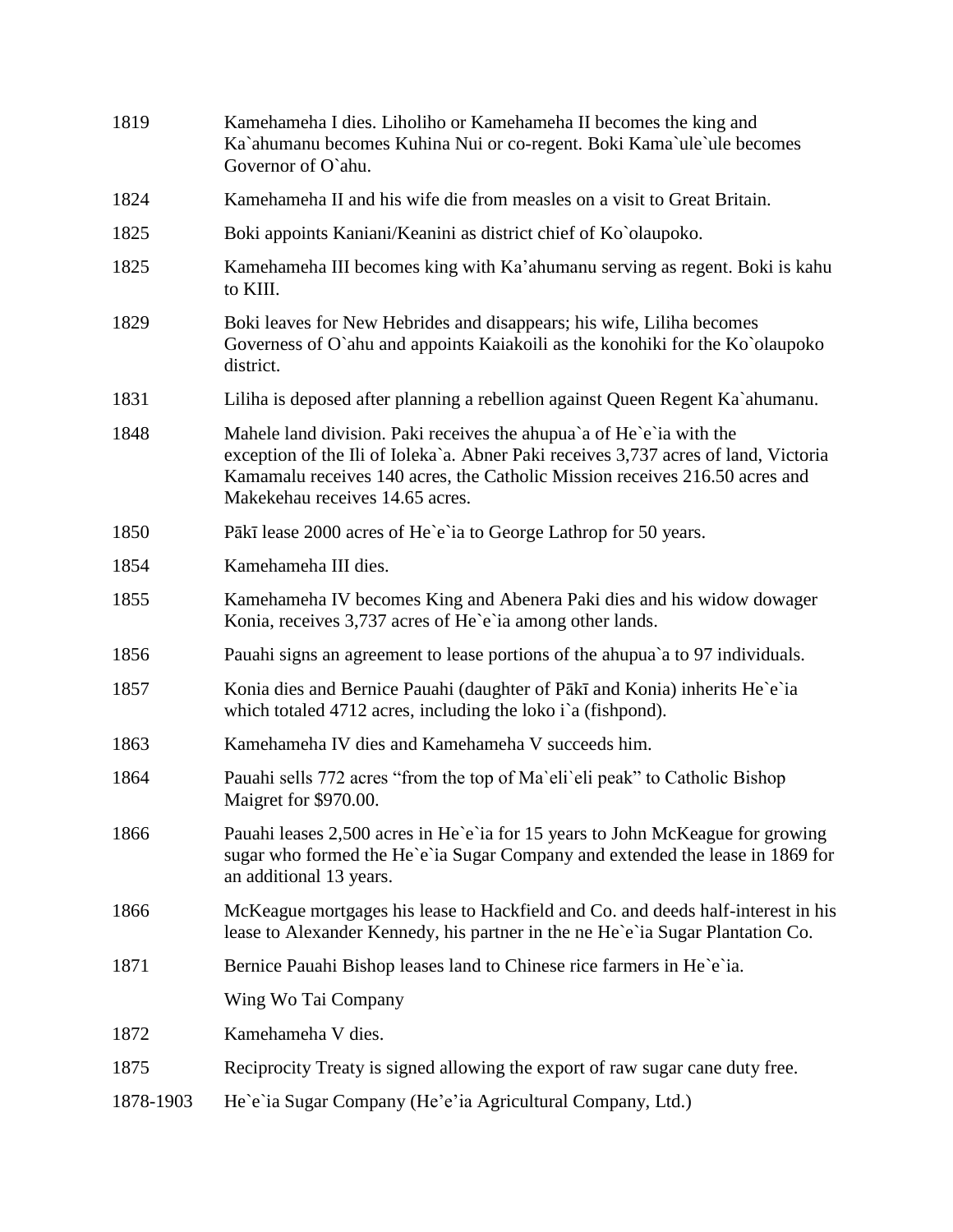| 1880      | Rice mill built on leased Bishop land.                                                                                                                                                                                           |
|-----------|----------------------------------------------------------------------------------------------------------------------------------------------------------------------------------------------------------------------------------|
| 1880      | The He'e'ia Rice Plantation was under the operation of Ma Ah Kau.                                                                                                                                                                |
| 1882      | McKeague sells all of his interest in the He'e'ia lease to He'e'ia Sugar Plantation<br>Co. [HSPC] for \$1.00 and a new lease is written between HSPC, Ltd. And<br>Charles Reed Bishop for much of the land in He'e'ia.           |
| 1883      | The lease is augmented for the lands already had and grants the company all<br>traditional konohiki rights to fisheries and seas appertaining to He'e'ia, including<br>the loko, Moku o Lo`e (Coconut Island) and Ha`ikū Valley. |
| 1890      | Cultivation of pineapple begins.                                                                                                                                                                                                 |
| 1903      | He'e'ia Sugar Plantation ceases operations.                                                                                                                                                                                      |
| 1910      | Libby, McNeill, & Libby acquires the Hawaiian Cannery Company on windward<br>$O$ `ahu. <sup>1</sup>                                                                                                                              |
| 1911      | Libby builds a model plantation village and small cannery in Kahalu'u.                                                                                                                                                           |
| 1910-1912 | Libby acquires over 1,600 acres of land in He'e'ia, Kaneohe, Kailua, Waiahole<br>and Waikane mostly under lease. <sup>2</sup>                                                                                                    |
| 1916      | Libby purchases Ko'olau Fruit Company acquiring its 500 acres of leased land in<br>He`e`ia.                                                                                                                                      |
| 1920-1940 | Taro makes a comeback coinciding with the decline of rice.                                                                                                                                                                       |
| 1923      | Libby reduces its plantings and sub-leases large areas to independent growers.                                                                                                                                                   |
| 1923      | Libby withdraws from windward O'ahu and dismantles its cannery.                                                                                                                                                                  |
| 1943      | Many Kane' ohe properties belonging to Queen Kalama are sold to H.K.L. Castle.                                                                                                                                                   |
| 1969      | 100 year flood occurs on the windward coast, the wetland goes fallow at this time.                                                                                                                                               |
| 1980      | Bishop Estate considers selling the He'e'ia meadowlands (wetland) for<br>\$25 million dollars to a Japanese investor whose intent was to build a golf course,<br>and is stopped by community outrage.                            |
| 1991      | Kamehameha Schools swaps 405 acres of its He'e'ia land for land in Kaka'ako<br>and the Hawai'i Community Development Authority presently oversees its<br>management.                                                             |

<sup>&</sup>lt;sup>1</sup> Signs a five year contract with James B. Castle to purchase all of the pineapples grown on his 1000 acre plantation at Ahuimanu and He`e`ia. (Hawkins, Richard A., *A Pacific Industry: The History of Pineapple Canning in Hawai`i*, 2011, New York: I.B. Tauris & Co. Ltd.

 $\overline{a}$ 

<sup>&</sup>lt;sup>2</sup> Libby leases 1000 acres of land in He`e`ia, Kāne`ohe and Kailua for 17 years at \$10,000 per annum from Kāne`ohe Ranch Company and the He`e`ia Sugar Company and obtains an additional 600 acres of land in the ahupua`a of He`e`ia from He`e`ia Sugar Company and 500 acres from Hawaiian Pineapple Company through the Ko`olau Fruit Company.